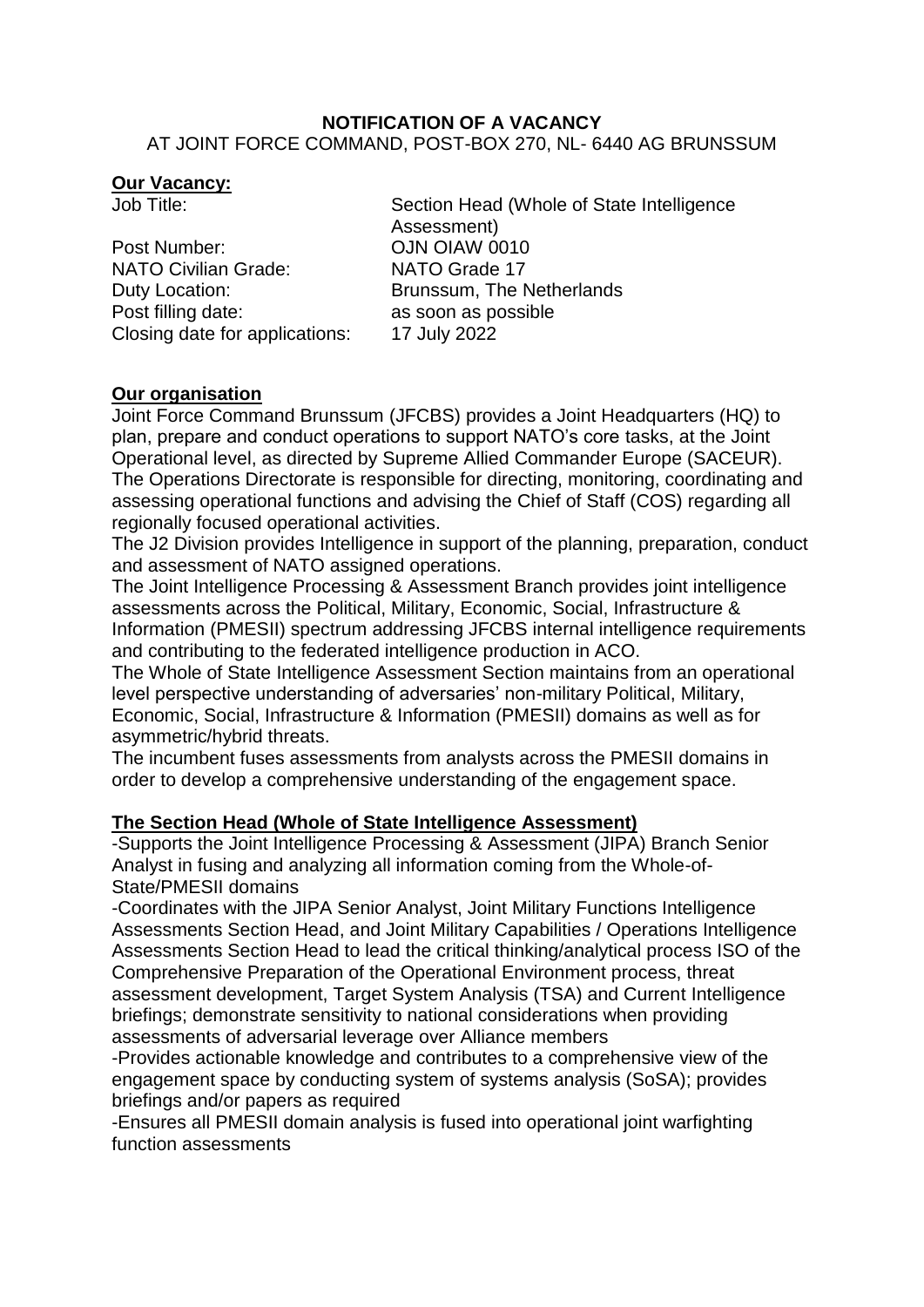-Produces or contributes to respective intelligence assessments, such as JFC / JTF Operational Threat Assessments and Common Operational Intelligence **Assessments** 

-Advises the Senior Analyst on identifying and formulating knowledge requirements in order to direct information gathering and collection, Indicators& Warnings (I&W), and Primary Intelligence Requirement (PIR) development

-Anticipates emerging complex problem sets; provides conceptual solutions for development to address developing threat(s)

-Identifies the most effective political, military, civil and economic instruments of power available to achieve the desired effects in support of COM JF HQ and HQ staff

-Collaborates with NATO and non-NATO experts and institutions across the intelligence community to fulfil analysis requirements; represents ACOS J2 within, and beyond, the HQ with appropriate decision-making authority

-Produces and/or oversees the timely intelligence analysis reports pertaining to actual and potential adversarial forces or entities in the JF HQ Area of Intelligence Interest/Implementation Area (AoII & IA)

-Responsible for emerging technologies in both the CIV-MIL arenas that may impact analysis and the HQ's AoII & IA

-Supervises Threat Network Analysis incorporating the Whole-of-State/PMESII domains

-Conducts alternative analysis for assigned projects

-Attends working groups as required IAW JFCBS Battle Rhythm as the JIPA Branch representative

-Supervises six Staff as Section Head and provides leadership to, and oversees the professional development, of analysts in the section; act as first line supervisor for designated analyst personal evaluations.

-May be required to support training courses at the NATO School Oberammergau and other training locations as an instructor.

- The employee may be required to perform a similar range of duties elsewhere within the organisation at the same grade without there being any change to the contract.

# **Special Requirements**

The work is normally performed in a normal NATO office working environment/Secure office environment with artificial light and air (e.g. Bunker). Normal Working Conditions apply. The candidate has to be deployable. The employee may be required to undertake deployments in support of military operations and exercises, and/or TDY assignments, both within and without NATO boundaries. Such operational deployment may exceed 30 days of duration up to 183 days in any period of 574 days, and may be on short notice. For NATO International Civilian (NIC) staff, acceptance of an employment contract linked to this post constitutes agreement to deploy in excess of 30 days if required.

# **Required Qualifications**

- University Degree in criminology, police, public or business administration, administration of justice, criminal law, comparative general management, political theory, behavioural or social psychology or related discipline and 4 years related experience

**OR**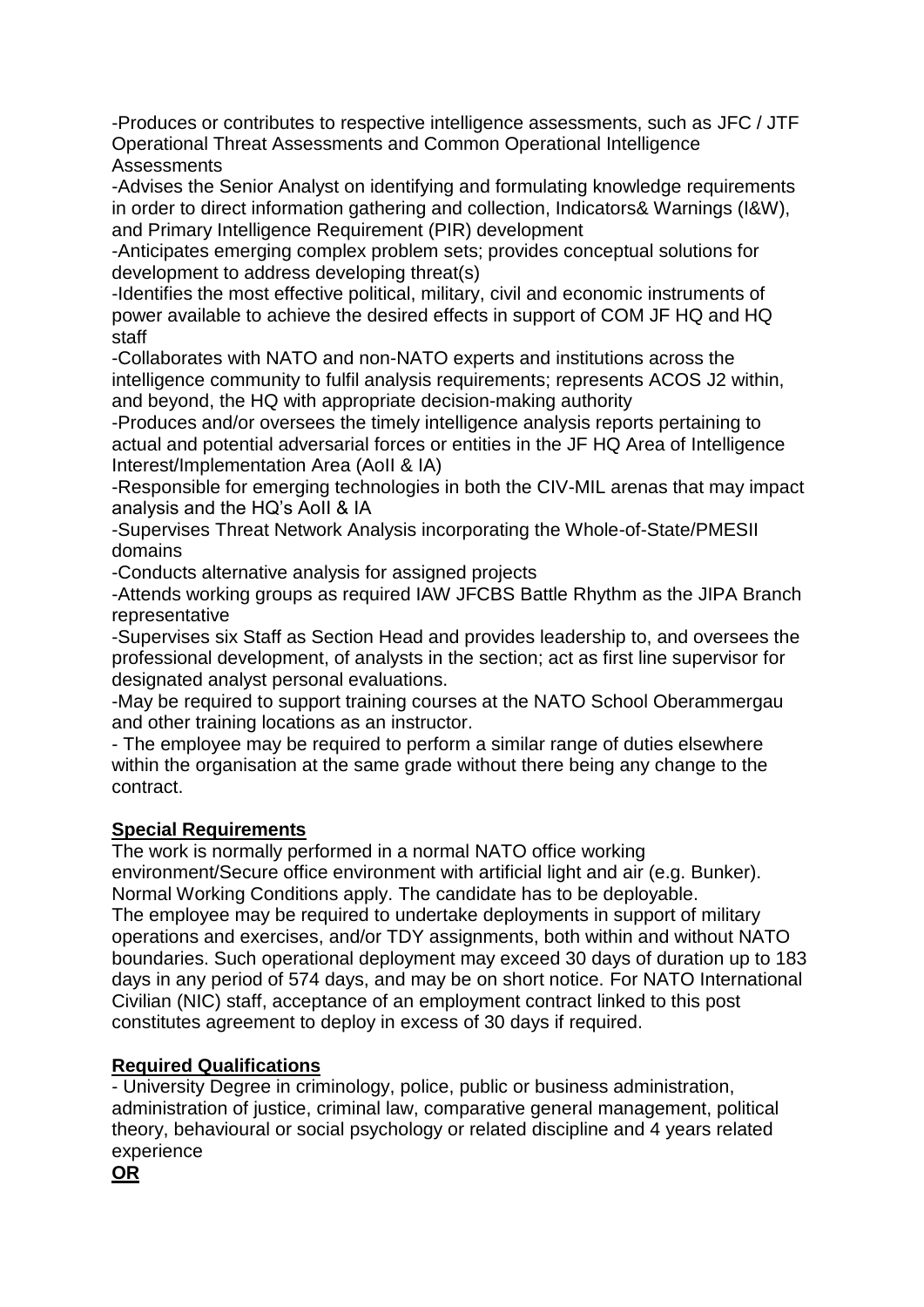- Higher Secondary education and completed advanced vocational training in related field / discipline leading to a professional qualification or professional accreditation with 5 years post related experience.

- Minimum 8 years' experience in intelligence analysis in a national or multinational function including execution of assessment, planning and managing activities.

- Practical experience collecting, analyzing, exploiting, producing and disseminating intelligence data.

- Practical experience producing intelligence to support military operations
- Practical experience preparing intelligence assessments
- Experience utilizing data handling systems
- Experience exchanging intelligence with other authorized entities
- English good NATO Standard Language Proficiency 3333

(Listening, Speaking, Reading and Writing) in accordance with NATO standard agreement (STANAG) 6001.

*NOTE: The work both oral and written in this post and in this Headquarters as a whole is conducted mainly in English.*

#### **Please be aware that candidates need to meet ALL required qualifications, the Civilian Personnel Selection Board will assess only these candidates in full!**

#### **Desirable Qualifications**

- Post-graduate university education in international affairs, political science, law, military strategic studies or economics.

- Educational and work experience background of one of the different P\_ESII domains.

- Familiarity with SoSA and the Knowledge Development process
- Knowledge of Russian problem set to include RUS New Generation Warfare

- Knowledge of and previous work experience with Comprehensive Operations Planning Directive (COPD) or other Intelligence planning experience

- Experience covering joint staff functions at operational level in a military headquarters/international organisation

- Experience in foreign or international affairs

# **Personal Attributes**

The successful candidate possesses following competencies:

- Excellent communication skills, both oral and written;
- Very good interpersonal skills:
- Good leadership / management skills;
- Excellent analytical skills;
- Creativity, quick thinker, problem solver:
- Sound judgement, flexibility and tactfulness.
- Ability to work under pressure;

The successful selected candidate needs to complete a NATO medical examination and have a NATO security clearance before an employment offer will be released. The medical examination will take place with our medical consultant and is required to determine if the recommended candidate is fit to perform the duties and is deployable to NATO's areas of operation.